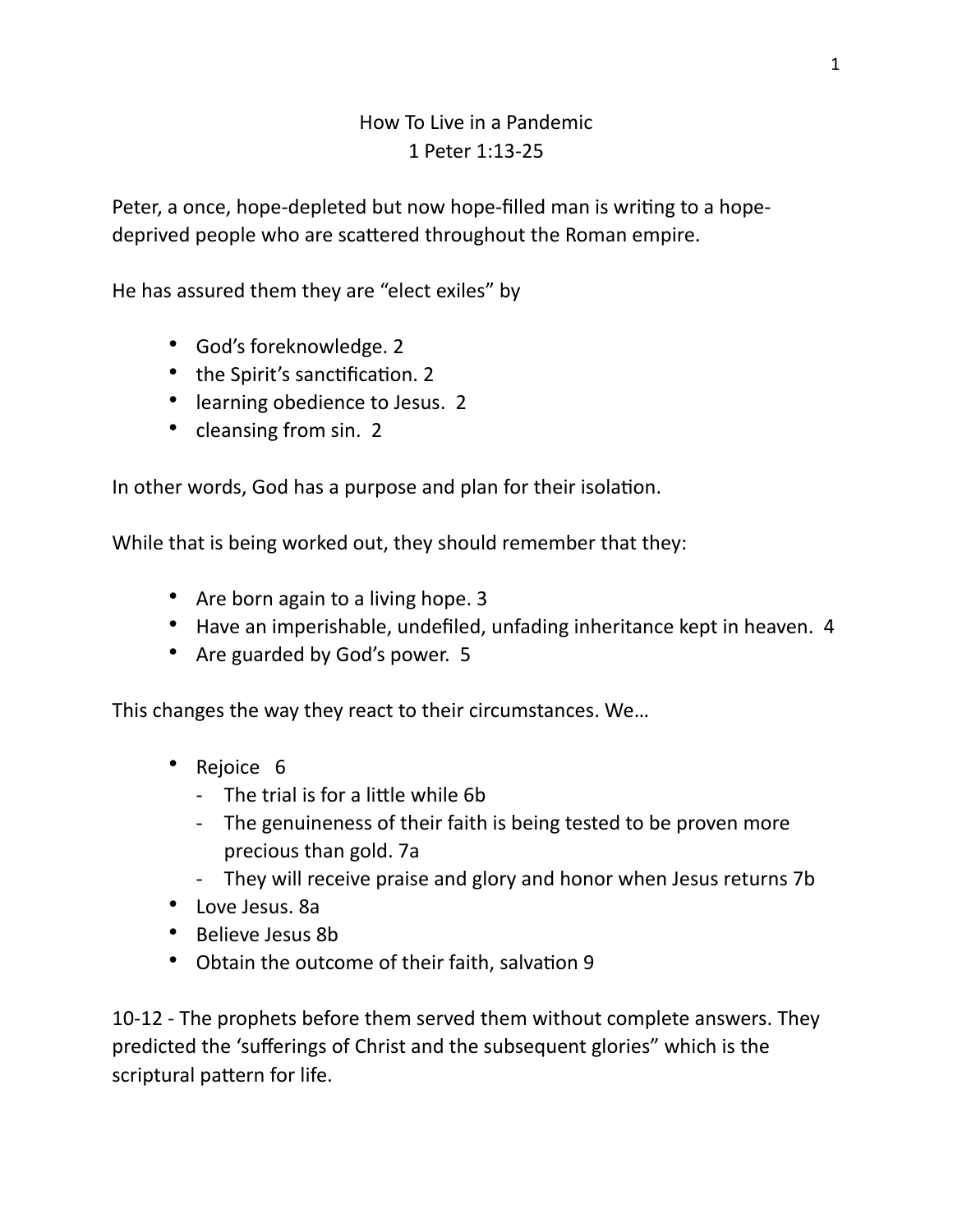Because you know these things to be true, this is how you live  $-$ 

*Therefore, preparing your minds for ac4on,[[b\]](https://www.biblegateway.com/passage/?search=1+Peter+1&version=ESV#fen-ESV-30371b) and being sober-minded, set your hope fully on the grace that will be brought to you at the revelation of Jesus Christ. 14 As obedient children, do not be conformed to the passions of your former ignorance, 15 but as he who called you is holy, you also be holy in all your conduct, <sup>16</sup> since it is written, "You shall be holy, for I am holy." <sup>17</sup> And if you call on him as Father who judges impartially according to each one's deeds, conduct yourselves with fear throughout the 4me of your exile, 18 knowing that you were ransomed from the futile ways inherited from your forefathers, not with perishable things such as silver or gold, 19 but with the precious blood of Christ, like that of a lamb without blemish or spot. 20 He was foreknown before the foundation of the world but was made manifest in the last times for the sake of you 21 who through him are believers in God, who raised him from the dead and gave him glory, so that your faith and hope are in God. 22 Having purified your souls by your obedience to the truth for a sincere brotherly love, love one another earnestly from a pure heart, 23 since you have been born again, not of perishable seed but of imperishable, through the living and abiding word of God; 24 for "All flesh is like grass and all its glory like the flower of grass. The grass withers, and the flower falls, 25 but the word of the Lord remains forever." And this word is the good news that was preached to you.* 

## a) *Prepare your minds for action*. 13

"to gird  $up$ " = Bind your loose-fitting garments around you

The Hebrew mind is the place for 'understanding, feeling and desiring"

What we think determines everything. The battle for life is in the mind.

- What do you think about Jesus?
- What do you think about the Bible?
- What do you think about the purpose of salvation?
- What do you think about suffering?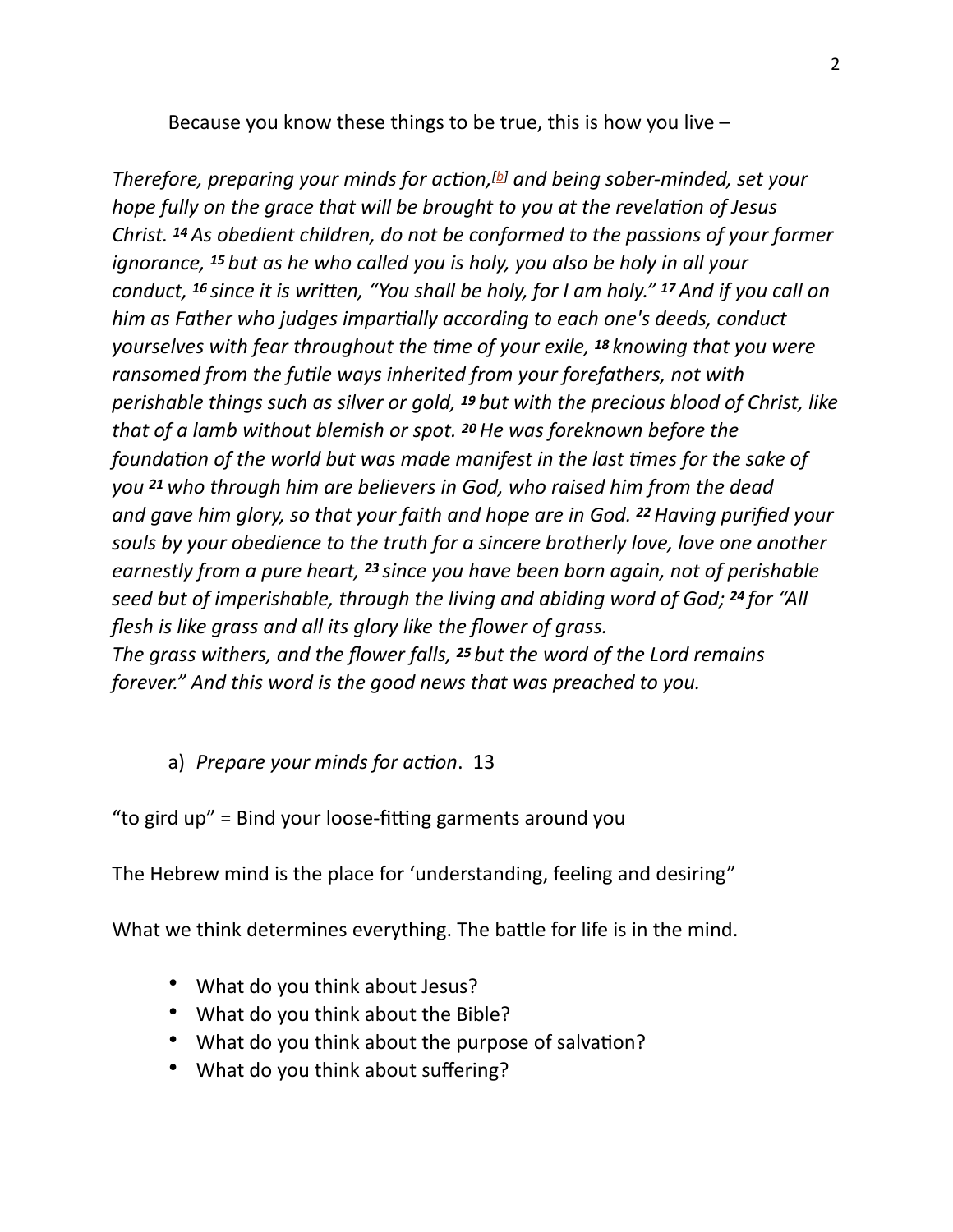These and other thoughts determine your emotions and your reactions to life.

This is why Peter calls us to be  $-$ 

b) *Be sober-minded*. 13

Sober = calm, temperate, dispassionate – Choose God's reality!

c) *Set your hope full on the grace that will be brought to you at the revelation of Jesus Christ.* 13

It's so important that this 'grass' time (24) doesn't consume our horizon.

Amazingly, the Bible teaches us that the ultimate and final day will be brighter for all the darkness we may endure. And it is to that 'sun' we look –

Malachi 4:2 – *But for you who fear my name, the sun of righteousness shall rise with healing in its wings.*

d) *Live obediently*. 14

Rather than focusing on what we can't do, let's ask ourselves, "How can we exercise obedience to Jesus during this time?"

What disciplines are we enjoying? What people are we encouraging?

e) *Refuse to be conformed to the passions of your former ignorance*. 14

Crisis press us into our old lives; old ways of thinking and behaving. We begin to live naturally rather than supernaturally. Instead,

Romans 12:2 - *be transformed by the renewal of your mind,* 

ILL – Our old way of thinking is to hoard toilet paper and now, meat. But what does hoarding look like if we love our neighbor as ourselves?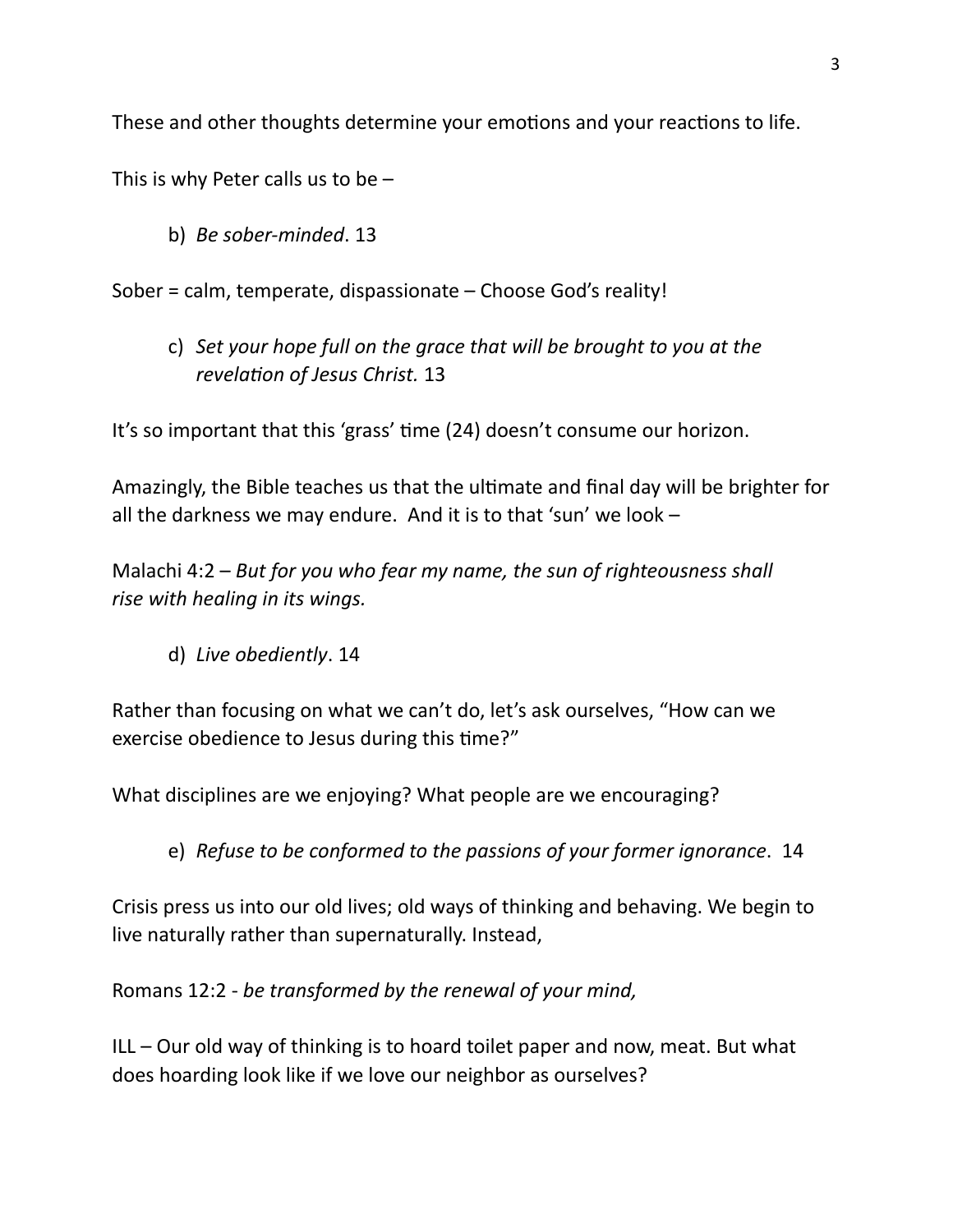f) *Be holy as / God is holy*. 15-16

The character of God is our model for life

'*qodesh*' = apartness, otherness, transcendent, uniqueness

g) *Call on God as Father*. 17

No pandemic increase the distance between you and God. There is no such thing as isolation from fellowship with the God who heals lepers, walks through walls and out of tombs. If anything, exile increases the joy of Jesus.

Pandemics purify our 'to-do' lists.

- h) *Conduct yourself with fear* (of God). 17
- i) *Don't live futile lives*. 18

*Futile* = perishable, vain / There is a contrast with v 25 & the eternal Word of God

Would you invest time, energy, money, etc., into anything you know will fail? No.

Time is the best test of truth and eternity will reveal that God is truth/true

Colossians 3:2 - *Set your minds on things that are above, not on things that are on earth.* 

How does looking at life from an eternal perspective change the way we live now?

All eschatology is ethical –

1 John 3:2-3 - *Beloved, we are God's children now, and what we will be has not yet appeared; but we know that when he appears we shall be like him, because we shall see him as he is. 3 And everyone who thus hopes in him purifies himself as he is pure.*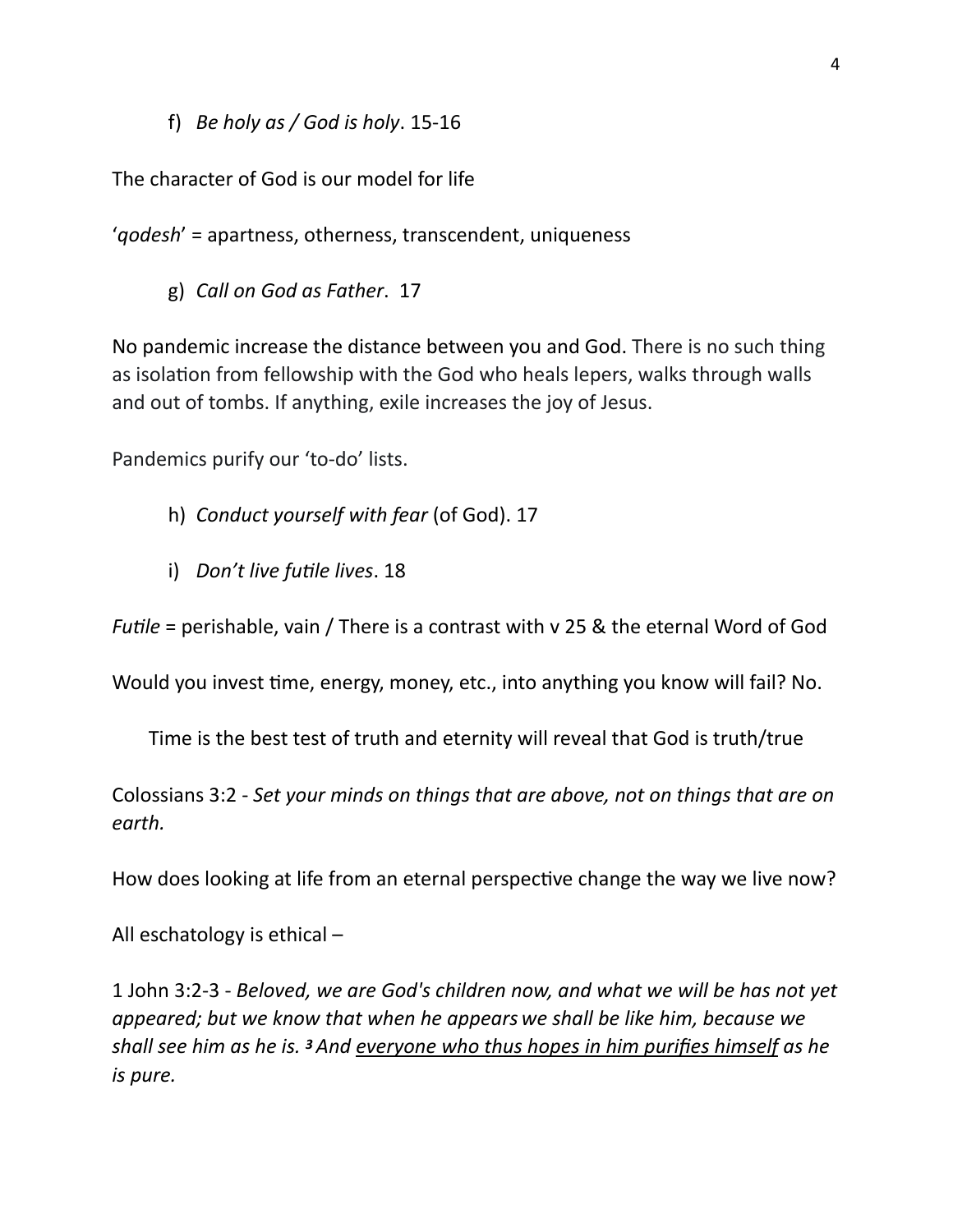j) *Live worthy the blood of Jesus*. 19

Let's measure our devotion by the degree of his sacrifice -

Romans 5:7-9 - *For one will scarcely die for a righteous person—though perhaps for a good person one would dare even to die— 8 but God shows his love for us in that while we were still sinners, Christ died for us.* 

18-19 remind us of Israel wanting to return to Egypt. Don't live like an Egyptian!

Here is the pattern again: v 20 – *Foreknown and manifest*. God has foreknown your suffering and will manifest its rationale/benefits in time

k) *Keep your faith and hope in God*. 21

It is far too easy to do otherwise. As Peter teaches us, it is hard work to keep your eyes on Jesus in the midst of a storm (Matt 14:30).

But Jesus is our model –

*Hebrews 12:2 - looking to Jesus, the founder and perfecter of our faith,* 

- *who for the joy that was set before him*
- *endured the cross,*
- *despising the shame,*
- *and is seated at the right hand of the throne of God*

We must also keep our joy before us by faith and hope in God.

l) *Purify your souls by obedience*. 22

Hebrews 12:1b - *let us also lay aside every weight, and sin which clings so closely, and let us run with endurance the race that is set before us* 

Suffering teaches us many things and one of them is to travel light. It streamlines our spirituality by teaching us what is important and imperative.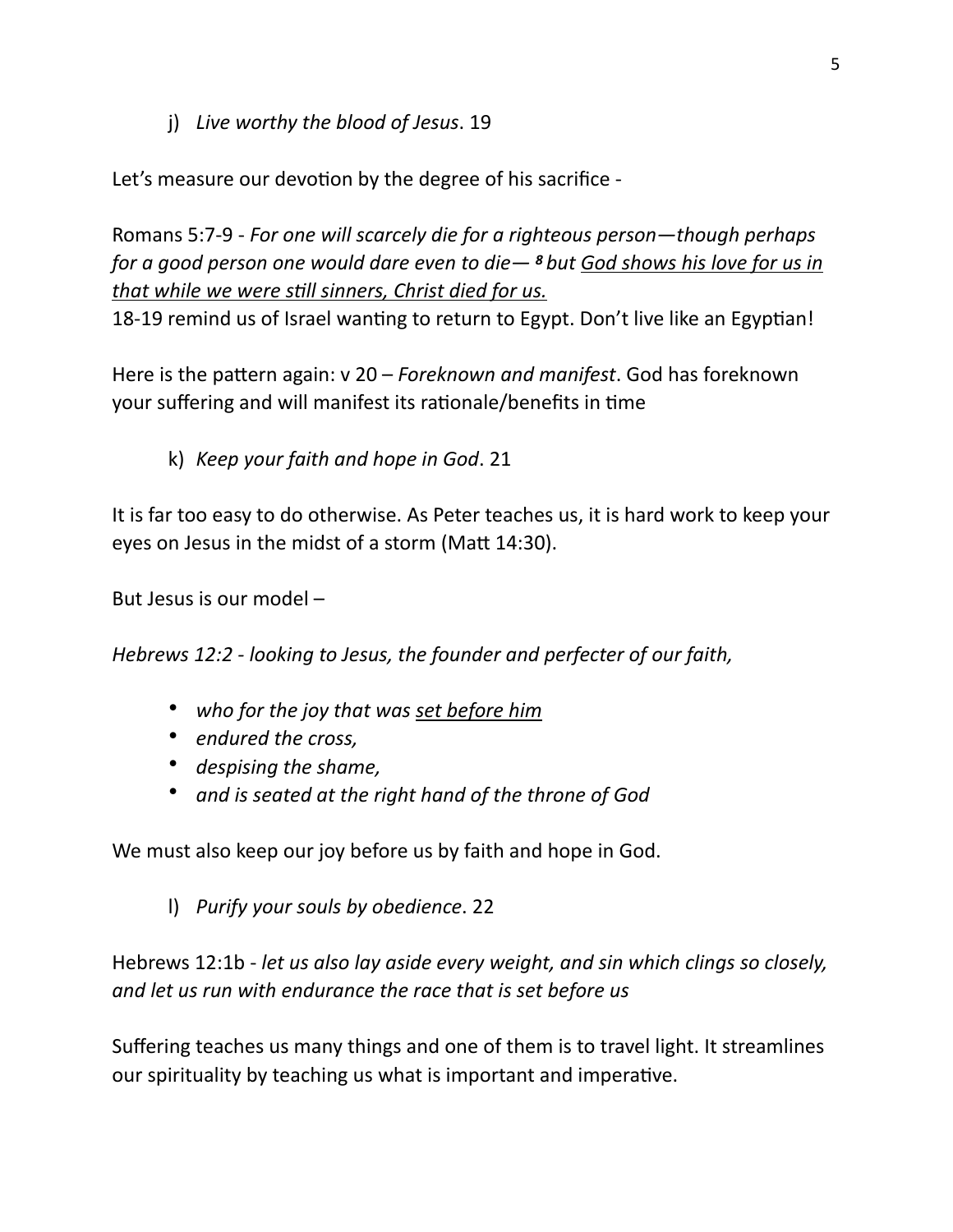m) *Love one another with a pure heart*. 22

v 23 - All of this will transpire, "*since you have been born again…. through the living and abiding word of God…*"

The previous imperatives (13-22) are dependent on the indicative of being born again by the Word of God.

Doctrine determines our destiny. It also determines our behavior.

- It is God's word that changes you 22-23
- People will fall like grass, but God's word remains forever 24-25a

v 25b - *And this word is the good news that was preached to you.* 

This word is 'good news' in a world of 'faulty and bad news.' 25b

Nothing has changed in heaven. It was good news when it was preached to you and it is still good news.

You know that not all the news is good news. But then again, that depends on your source of news. If your source of news is right, your world will be well.

## **Conclusion:**

*Therefore, preparing your minds for action, and being sober-minded, set your hope fully on the grace that will be brought to you at the revelation of Jesus Christ. 14 As obedient children, do not be conformed to the passions of your former ignorance, 15 but as he who called you is holy, you also be holy in all your conduct, <sup>16</sup> since it is written, "You shall be holy, for I am holy." <sup>17</sup> And if you call on him as Father who judges impartially according to each one's deeds, conduct yourselves with fear throughout the 4me of your exile, 18 knowing that you were ransomed from the futile ways inherited from your forefathers, not with perishable things such as silver or gold, 19 but with the precious blood of Christ, like that of a lamb without blemish or spot. 20 He was foreknown before the foundation of the world but was made manifest in the last times for the sake of*